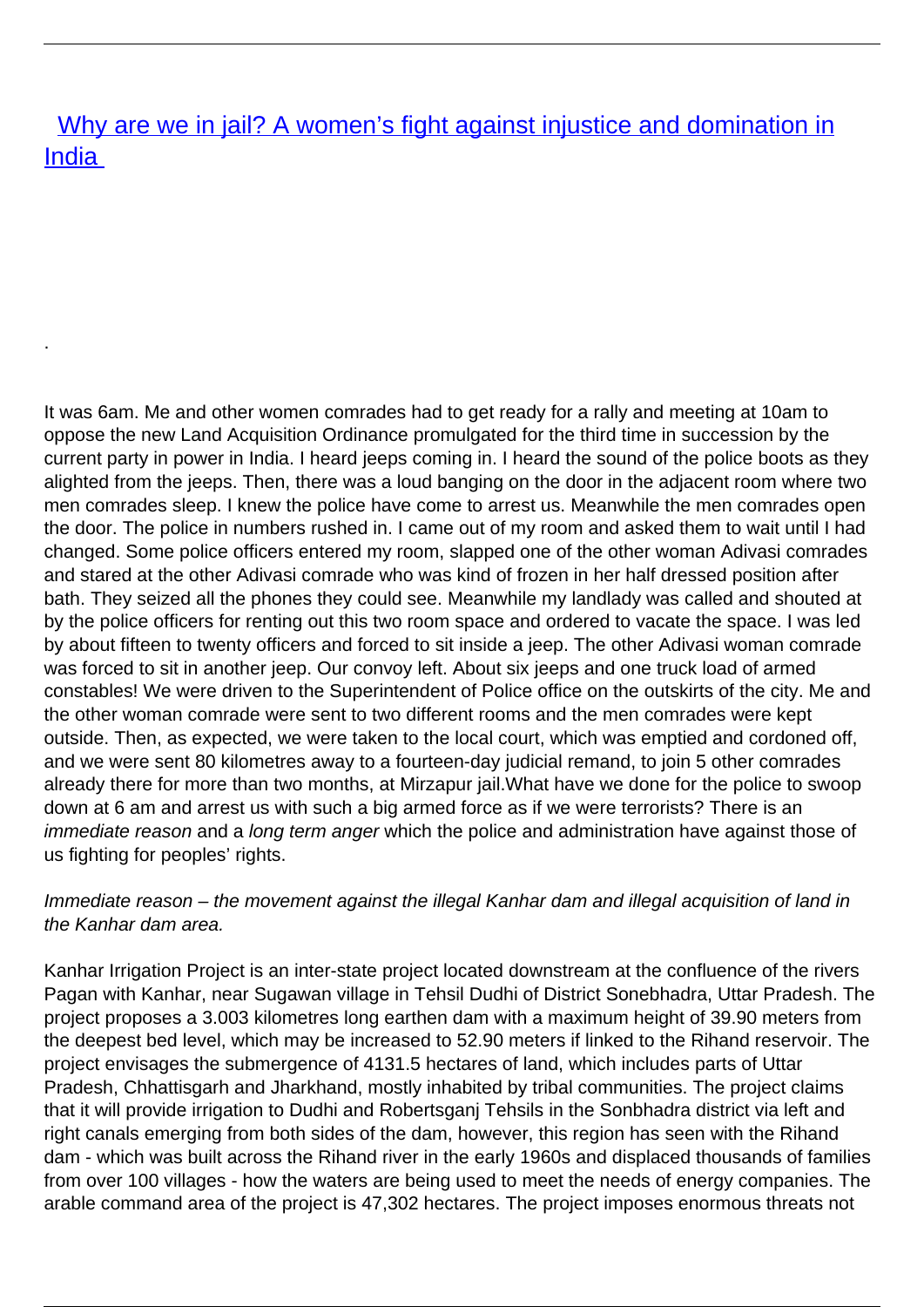only on the environment and ecology but also to thousands of tribal families living here for hundreds of years.

Originally approved by the Central Water Commission in September 1976, there was some foundation work undertaken at the time, but the project was soon stalled due to inter-state issues, lack of funds and strong protests from tribal communities of the region. The construction work was completely abandoned since 1989-90. There were attempts to re-inaugurate the project in January 2011 and in November 2012, however no work could be taken up until December 2014, when construction work began under heavy police and paramilitary presence. Roads were blocked and the project site entry was closed 1.5 kilometres ahead of the construction site. Local Adivasi and Dalit people who have been opposing this project expressed their opposition even more strongly.

The loosely knit movement gathered momentum with their decision to align with the Union of Forest Working People in a public meeting in December 2014. Continuous picketing began a little far from the construction site. Activists filed cases in the National Green Tribunal to challenge the project in terms of the environmental harm it would be causing and the lack of proper environment and forest clearances. The Tribunal passed a stay order and asked the dam project authorities to produce relevant environment clearances.

The Tribunal order noted among other issues that the project is bound to result in a huge loss of forests; with a large number of trees already cut despite strong opposition from the tribal communities, because the cutting is a gross violation of the provisions of the Forest (Conservation) Act from 1980. The Renukoot forest division of the Sonbhadra district is one of the richest and densest forest areas of Uttar Pradesh. It is known for its rich biodiversity, medicinal plants and the traditional and cultural heritage in the form of tribal knowledge which has attracted much scientific and economic attention.

However, in violation of the tribunal stay order, construction work continued. Peoples' anger grew. On 14 April, local people decided to organise a protest near the construction site. As people came together, they were fired upon – one Adivasi suffered bullet injury and several others were injured. But the people resisted with increasing numbers joining the sit-in programme. This made the police force to retreat and thus the sit-in continued. Again, on 18 July people were brutally baton charged and fired at. Arrest warrants were issued against several activists, including me and other women Adivasi community leaders. Orders were also issued prohibiting my entry into the district.

The local district administration and police, hand-in-glove- with the local land mafia and the industrialbuilder lobby have decided to trample on peoples wishes and forcibly evict them from their ancestral villages and lands. They do not care for dialogue, they have no regard for the legal system or the constitution of the country. It is their fiefdom and they rule it the way they want – by force. They do not care that this project does not have appropriate environmental or forest clearances and that it will directly adversely affect nearly 10,000 tribal families who will lose their ancestral land permanently. They do not care that Gram Sabhas (Village Councils) of the affected villages have passed a consensus against the project and submitted it to the State Government. They do not care that dense forests will be lost: the Kanhar project document shows that 4 439.294 hectares of land categorized as 'Forest and others' will be affected - millions of trees will be cut down by this project which would cause significant impact on the environment, wildlife and livelihood of tribal peoples. They do not care about the health of the tributary river Kanhar to one of the major rivers of the region – the Sone river, which is in turn a main tributary to the life line of India, the Ganges river. They do not care that loosing millions of trees will contribute to climate change because the carbon in the forests will be released to the atmosphere. People of this area do not want this project. They say: "We do not want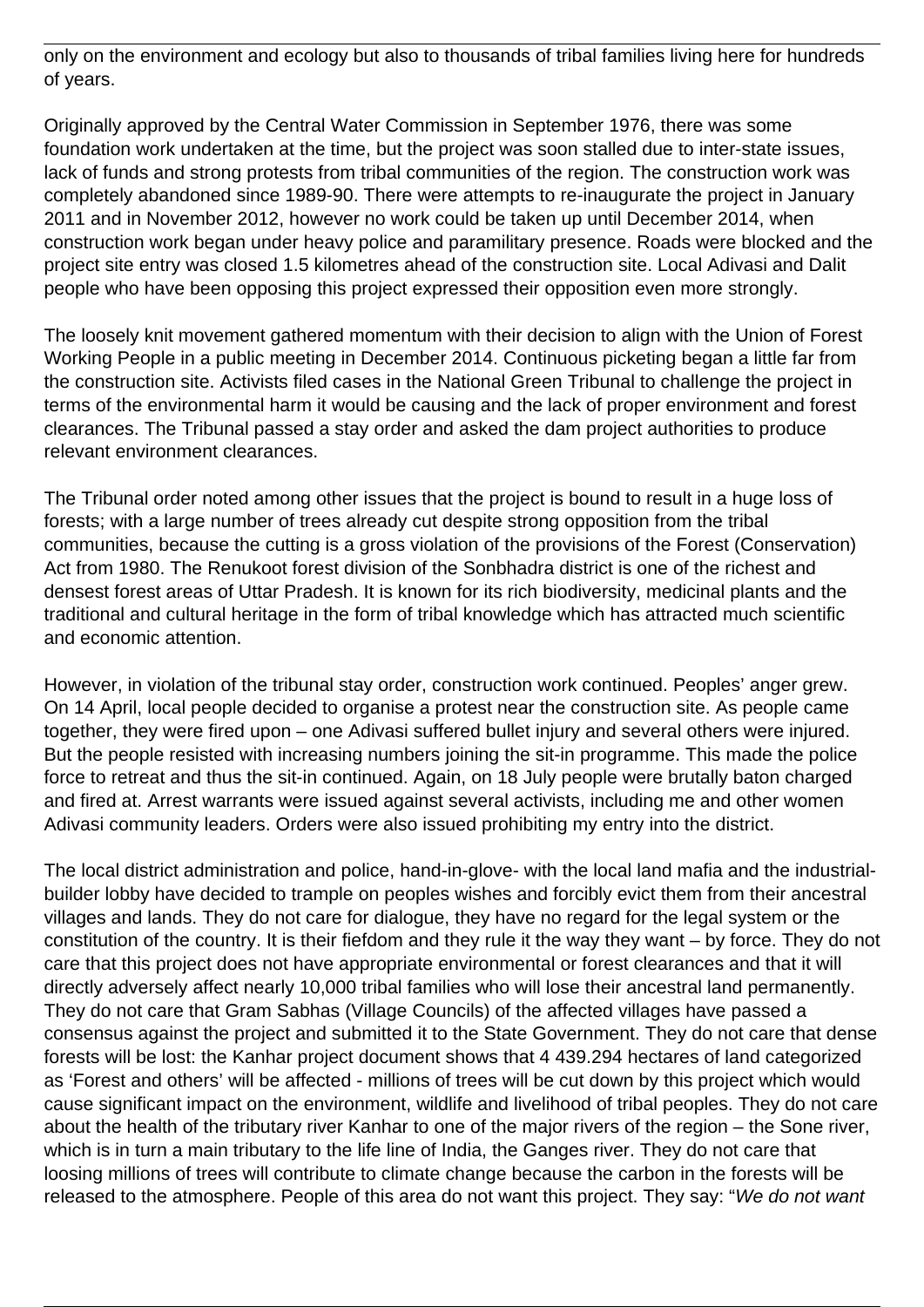dams; in fact we don't need it. It is the industries for which they need water, and for which they want us to give up our fertile ancestral land and destroy the forests which we have protected since centuries and put our children in danger."



The long-term anger against us **–** the fight for people's rights and against injustice

.

It needs to be understood that the anger of the local administration, police, landed gentry, mafia, is due to the work of more than a decade and a half in the district of Sonbhadra among the Adivasi and Dalit people of this region – for their rights to land, forest, water and natural resources.

Sonbhadra district, tucked away in the south eastern corner of the state of Uttar Pradesh, is the "energy capital of the country" – producing more than 11,000 MW of electricity, millions of tons of aluminium and cement. While the area is highly industrialized, the people are highly impoverished. The whole country is benefiting from this region, which was once full of forests and hills, but this region and its people have not benefitted and on the contrary have been impoverished. The "energy capital of India" does not provide electricity to the people of this region. And the fact that people were uprooted from their lands for the industrialization has only impoverished the people in the region.

It is in the backdrop of this industrial progress but unprecedented impoverishment of the Dalit and Adivasi people of this region that the All India Union of Forest Working People – then not a union but part of the Uttar Pradesh Land Reforms and Labour Rights Campaign Committee and later on as part of the National Forum of Forest People and Forest Workers – NFFPFW, which was actively advocating for the rights of forest based people - sent me to work with the people in this district and build awareness around their rights to land, forests and natural resources. That was in 1998-1999. The work of the National Forum in Sonbhadra added strength to the evolving discussions around the rights of forest workers and forest-based communities. The struggles of forest dwelling communities to assert their sovereign control over forests and other natural resources, waged from the early days of the British rule right up to post-Independence India, are probably the oldest and the most consistent.

But these struggles had so far been marginalised by the political and academic circles. In postcolonial India, the mainstream discourses on forests and environment almost always deal with and describe forest communities as a threat to the environment and hold them responsible for the destruction of natural resources. Hence, the identity of forest workers was never really recognised, neither in the political nor in the labour movement discourse. But our struggle was changing that scenario. Our struggle was empowering local Adivasi, Dalit communities to be aware of their rights,